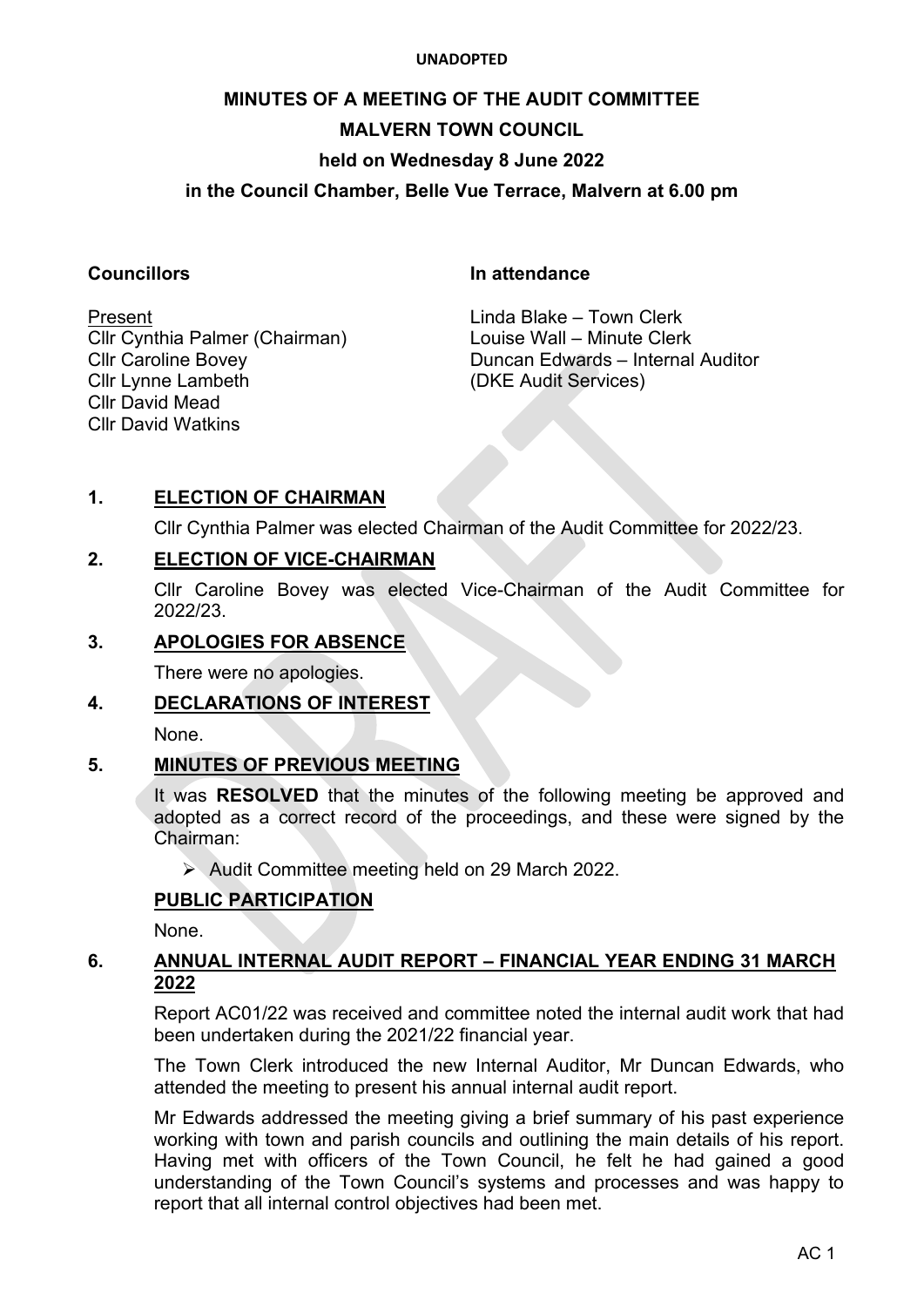#### **UNADOPTED**

There were some areas that he would look at in more detail next year, such as the procurement of goods and services and risk management across all areas of Town Council services. He also pointed out two matters arising from his review of the minutes of Council and Committee meetings: the sale of 28-30 Belle Vue Terrace and the development of Victoria Park. Both of these would be included as part of the internal audit work programme next year, and future years.

Members asked if Mr Edwards thought that the grants scheme was satisfactory to which he replied that he felt the scoring process was followed and the correct evidence for applications was sought.

It was **RECOMMENDED** that the Internal Audit Report 2021/22 of the Council's Internal Auditor be accepted and forwarded to the next meeting of Full Council for approval.

#### **7. REVIEW OF THE EFFECTIVENESS OF THE SYSTEM OF INTERNAL CONTROL**

Report AC02/22 was received and accepted.

The Town Clerk confirmed that the following works had been carried out during the 2021/22 financial year as per the agreed timetable:

- $\triangleright$  Review of Town Council events budget following the possible cancellation of events
- $\triangleright$  Review of the process for invoicing customers
- $\triangleright$  Review of internet banking processes
- $\triangleright$  Review of the Council's credit control processes and other controls
- $\triangleright$  Review of the use of SAGE as an accounting system
- $\triangleright$  Review of payment terms for Town Council suppliers

Committee **NOTED** the work carried out and **RECOMMENDED** that Council should agree that a satisfactory review of the systems on internal control had been completed during 2021/22.

#### **8. INTERNAL AUDIT COMMITTEE – WORK PLAN 2022/23**

Members of the committee discussed a programme of works to be carried out over the next twelve months and asked the Internal Auditor for his suggestions of areas that could be included.

It was **AGREED** that the following would form the work plan 2022/23 for the Audit Committee:

- $\triangleright$  Transparency code requirements and whether the Town Council publicises information in accordance with these (Section L of AGAR)
- $\triangleright$  Review of controls in place for assessing, marking and awarding of grants under the grants scheme
- Review of the Council's arrangements to procure works, goods and services
- $\triangleright$  A review of the Council's risk management processes, controls and documentation

Mr Edwards noted that all systems have a control in place and the job of the Audit Committee is to check that these controls are being followed. He will send his schedule of works for Internal Audit to the Town Clerk for distribution to members of